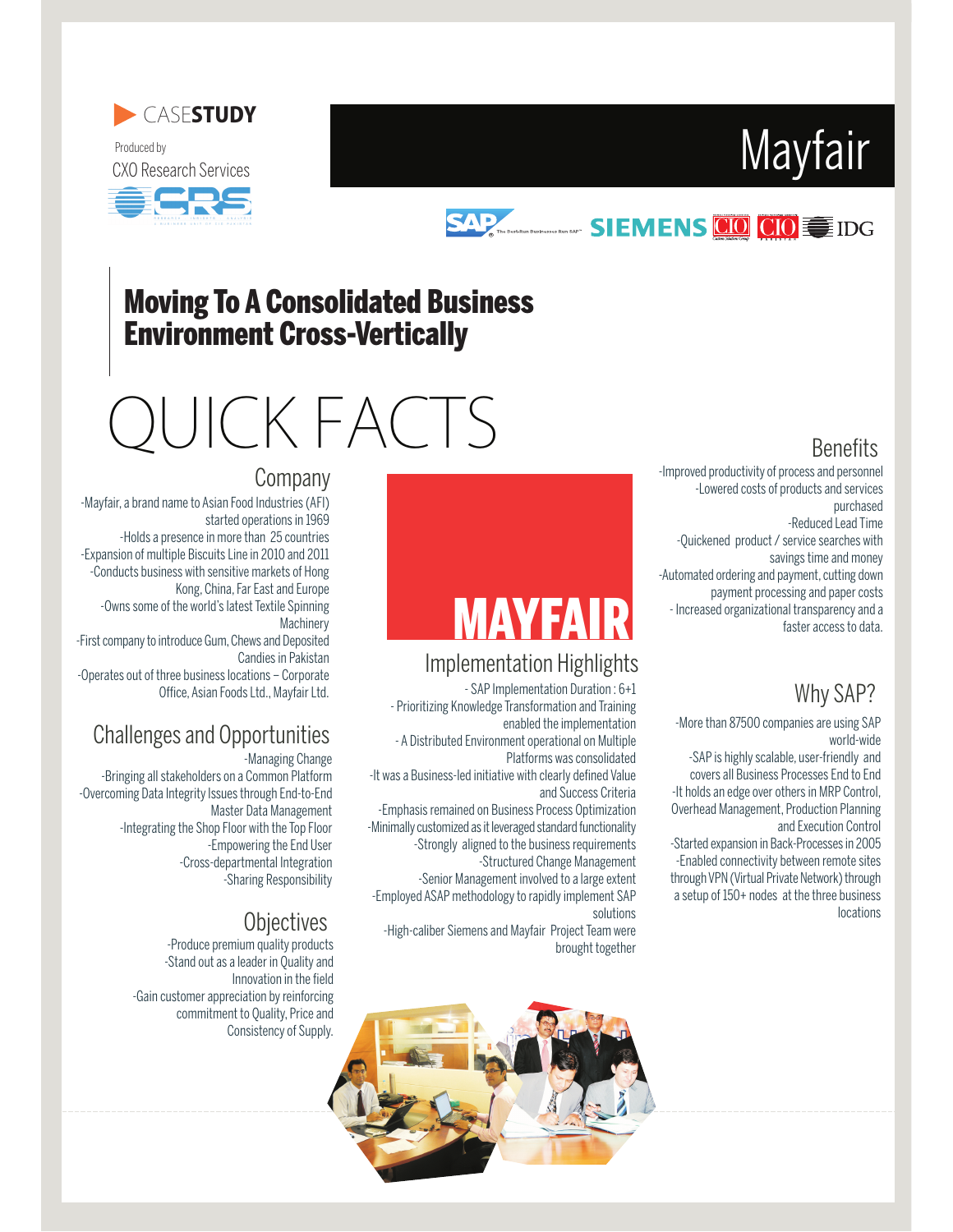# Mayfair | Siemens Pakistan Brings SAP to<br>Two Unrelated Business Units of Mayfair

Starting out with just the confectionary wing in 1969, Mayfair is a brand name to Asian Foods Limited. With additions to its portfolio of multiple Biscuit Lines in 2010 & 2011 following an expansion into Textiles Spinning in 1991, Mayfair currently holds a business desk in more than 25 countries around the world. Employing a resource base of over 1000 with Asian Foods Limited only, Mayfair has consistently gained customer appreciation on quality, price and rigorous supply. Similarly, Mayfair's Textile Spinning Division is known to be a leading market player as a cotton yarn manufacturer, producing high quality yarn via the latest in Textile Spinning Machinery worldwide.

Mayfair was the first company nation-wide to introduce gum, chews and deposited candies. It was a first mover from the local industry to receive BRC certification for quality, prompting it to enter a highly competitive biscuit industry with a chocolate-enrobed biscuit called "Chocday".

Sustaining a leading position in the market within each of the business units was made possible by defining

specific goals and objectives for each of these. For its confectionary business unit, Mayfair strives to be known for a premium quality produce within both the business units innovating the field to outdo quality benchmarks industry-wide. As a result, Mayfair's Textile Spinning Unit has managed to sustain a remarkable growth in its sales and volume output, translating into a higher stature of the brand in itself.

In an attempt to bring efficiency to the various business processes, Mayfair opted for a holistic migration from independent legacy systems in a distributed business environment to an all-in-one SAP ERP Implementation in early 2010.

"Enabling the smooth migration was a team of Subject Matter Experts from each domain as part of the IT Team that facilitated the implementation of individual modules," asserted Waseem Rasheed, Group CIO at Mayfair Group.

## Energizing Efficiency through the Organizational Machinery

Before migrating to SAP, the IT environment at Mayfair was an island of legacy systems with no cross-integration between the various business process modules. The infrastructure in place was built on Enterprise Client Servers like the IBM Database Server for the Enterprise Clients that ran applications scripted in various high-end programming languages like the Structured Query Language, integrating all from shop floor to top floor with all efforts directed towards an empowerment of the end-user. "This in itself was a challenge as the users' skillset levels weren't at par. Here, the SAP Implementation Team had to convert end-users into smart-users," Waseem Rasheed added.

This in itself was a challenge as the users' skill-set levels weren't at par. Here, the SAP Implementation smart-users, *Waseem Rasheed added.*

What had to be eliminated in the process were obsolete platforms, duplication/wastage of work that would often cause a delay in the decision-making process. And therefore, the objective has been to align the organizational machinery with changing business needs Team had to convert end-users into that ensure availability of right information at the right time.

> As Rasheed explained it, the decision taken with limited information has limited credibility to it.

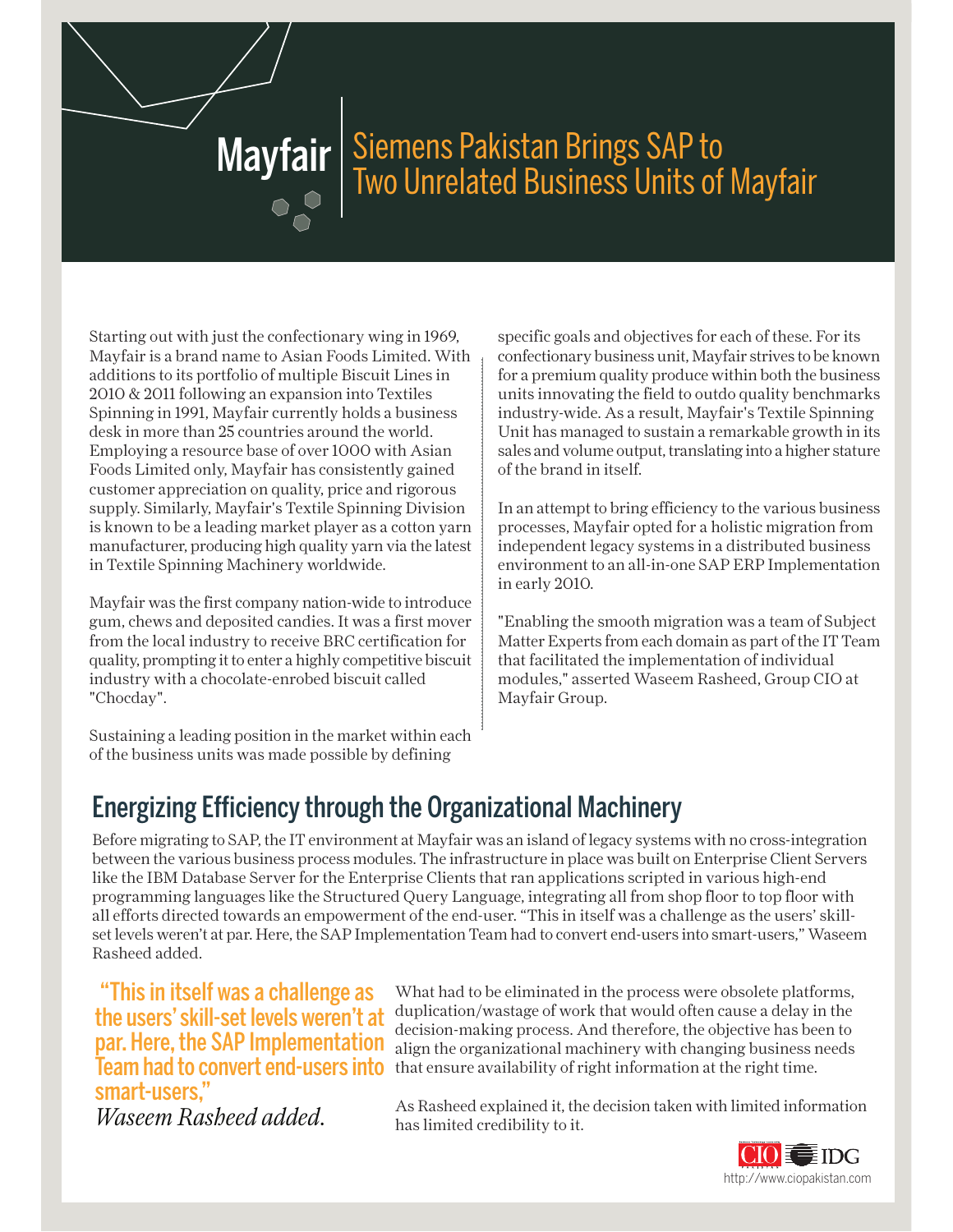

# Business And IT Alignment

Executing the implementation within less than a year (6+1) was a challenge in itself. Posing a roadblock to the implementation process was an active legacy system throughout the implementation process. Dealing with these effectively was managed by an active Siemens-Mayfair IT Support Team that aligned business with IT seamlessly enabling a round-the-clock availability of SAP Landscape with quick Disaster Recovery, IT Support and Infrastructure Support and Data Security via Cisco 5510 firewall .

Via a 5-step process that started with a Project Preparation Phase spanning over 2-3 weeks, a Siemens-Mayfair IT Team responsible for the implementation of SAP throughout both business units was setup. Moving on to the next phase, a Business Requirement Blueprint for Mayfair was put together signed by all the relevant stakeholders. Proceeding to the Realization Phase, all the business needs/requirements identified in the blueprint were configured into the proposed SAP System facilitated by a Power-User Training, an End-User Training and a User-Acceptance Training.

Monitoring progress of work, the Siemens' and Mayfair's IT Support Team would meet on weekly basis for a review aided by an IT Dashboard used for both the monitoring and controlling of IT Landscape. Facilitating this, was a Virtual Private Network connecting the three sites otherwise remote, a Solution Manager enabling Change Management, and a Service Desk in place round-the-clock to provide timely end-user support. Following it was the Go-Live Phase as the system was finalized and ran organizationwide with Siemens-Mayfair partnership entering the final phase, which is the Post Go-Live Period. Extending to date, Siemens Pakistan has remained actively involved with Mayfair to ensure that the SAP ERP System implemented runs smooth.

A SAP-enabled business environment did bring in tangible and intangible ROI to Mayfair. Direct monetary gains in savings were realized through automated ordering and payment cutting down costs of paper, faster product/service search, reduced levels of obsolete stock, inventory and leadtime reduction. This eventually reduced the business's cost of product/service procurement elevating the productivity levels of existing processes and personnel. Driving intangible revenue was an increased- level of organizational transparency and responsibility sharing, enormous timesaving in data entry, accurate and faster access to data for timely decision-making, improved customer response, a reach-out to a larger number of vendors bringing in competitive bids, and a reduced risk of resource wastage with a larger number of controls in place.

Furthermore, reports produced under the legacy system would often take as long 2 weeks putting out numbers that had integrity issues. To overcome this particular bottleneck amongst others, the Directors decided to opt for an SAP All-In-One Best Practice Solution," Waseem Rasheed commented.

Long-term gains of a SAP-enabled business environment as expected are better-aligned strategies and operations that were flexible and cost-efficient, improved financial management and cost governance, optimized IT spending, immediate access to enterprise information, and retention of top performers. Working towards these, the IT team at Mayfair intends to put to use lessons learnt during the implementation process. These included prioritization of knowledge transformation and sharing, keeping all stakeholders on the same page, planning sound before executing and showing teamwork.

A huge plus point of Siemens is its wide range of consultants, that do not leave room for any obstacle to remain. They are always ready with a solution, *Waseem Rasheed observed.*